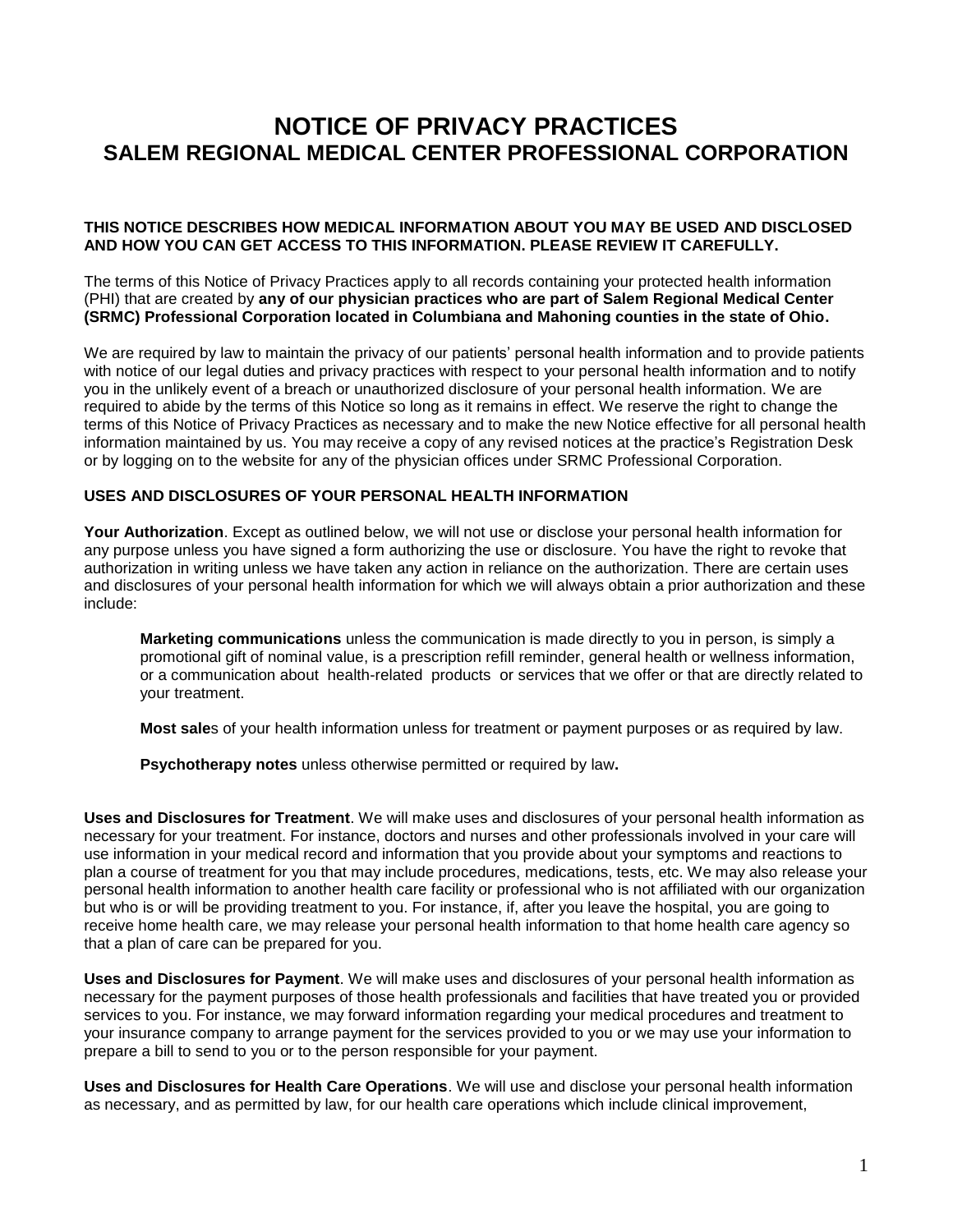professional peer review, business management, accreditation and licensing, etc. For instance, we may use and disclose your personal health information for purposes of improving the clinical treatment and care of our patients. We may also disclose your personal health information to another health care facility, health care professional, or health plan for such things as quality assurance and case management, but only if that facility, professional, or plan also has or had a patient relationship with you.

**Family and Friends Involved In Your Care**. With your approval, we may from time to time disclose your personal health information to designated family, friends, and others who are involved in your care or in payment of your care in order to facilitate that person's involvement in caring for you or paying for your care. If you are unavailable, incapacitated, or facing an emergency medical situation, and we determine that a limited disclosure may be in your best interest, we may share limited personal health information with such individuals without your approval. We may also disclose limited personal health information to a public or private entity that is authorized to assist in disaster relief efforts in order for that entity to locate a family member or other persons that may be involved in some aspect of caring for you.

**Business Associates**. Certain aspects and components of our services are performed through contracts with outside persons or organizations, such as auditing, accreditation, legal services, etc. At times it may be necessary for us to provide certain of your personal health information to one or more of these outside persons or organizations who assist us with our health care operations. In all cases, we require these business associates to appropriately safeguard the privacy of your information.

**Fundraising and Communications**. We may contact you to donate to a fundraising effort for or on our behalf, as well as send you communications about SRMC's programs and/or services. You have the right to "opt-out" of receiving fundraising materials and may do so by sending your name and address to the **Director of Development, Salem Regional Medical Center, 1995 East State St., Salem, Ohio 44460;** together with a statement that you do not wish to receive fundraising materials from us. You also have the right to "opt-out" of receiving communications materials and may do so by sending your name and address to the **Director of Public Relations, Salem Regional Medical Center, 1995 East State St., Salem, Ohio 44460;** together with a statement that you do not wish to receive communications from us.

**Appointments and Services**. We may contact you to provide appointment reminders or test results. You have the right to request and we will accommodate reasonable requests by you to receive communications regarding your personal health information from us by alternative means or at alternative locations. For instance, if you wish appointment reminders to not be left on voice mail or sent to a particular address, we will accommodate reasonable requests. You may request such confidential communication in writing and may send your request to the Office Coordinator at the physician's practice location that you participate with.

**Research**. In limited circumstances, we may use and disclose your personal health information for research purposes. For example, a research organization may wish to compare outcomes of all patients that received a particular drug and will need to review a series of medical records. In all cases where your specific authorization has not been obtained, your privacy will be protected by strict confidentiality requirements applied by an Institutional Review Board or privacy board which oversees the research or by representations of the researchers that limit their use and disclosure of patient information.

**Other Uses and Disclosures**. We are permitted or required by law to make certain other uses and disclosures of your personal health information without your consent or authorization.

- We may release your personal health information for any purpose required by law;
- We may release your personal health information for public health activities, such as required reporting of disease, injury, and birth and death, and for required public health investigations;
- We may release your personal health information as required by law if we suspect child abuse or neglect; we may also release your personal health information as required by law if we believe you to be a victim of abuse, neglect, or domestic violence;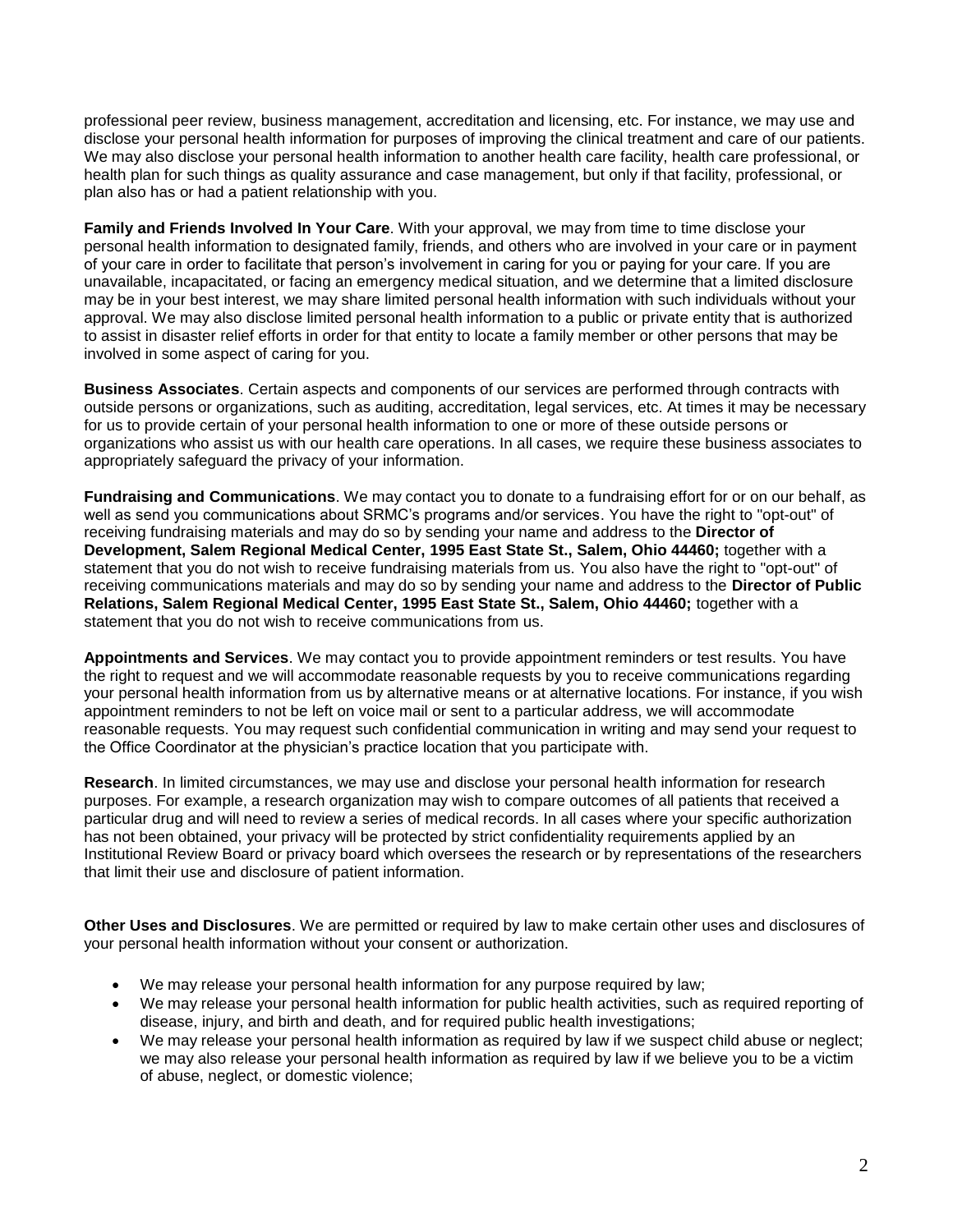- We may release immunization records to a student's school but only if parents or guardians (or the student if not a minor) agree either orally or in writing;
- We may release your personal health information to the Food and Drug Administration if necessary to report adverse events, product defects, or to participate in product recalls;
- We may release your personal health information to your employer when we have provided health care to you at the request of your employer to determine workplace-related illness or injury; in most cases you will receive notice that information is disclosed to your employer;
- We may release your personal health information if required by law to a government oversight agency conducting audits, investigations, or civil or criminal proceedings;
- We may release your personal health information if required to do so by subpoena or discovery request; in some cases you will have notice of such release;
- We may release your personal health information to law enforcement officials as required by law to report wounds and injuries and crimes;
- We may release your personal health information to coroners and/or funeral directors consistent with law;
- We may release your personal health information if necessary to arrange an organ or tissue donation from you or a transplant for you;
- We may release your personal health information for certain research purposes when such research is approved by an institutional review board with established rules to ensure privacy;
- We may release your personal health information in limited instances if we suspect a serious threat to health or safety;
- We may release your personal health information if you are a member of the military as required by armed forces services; we may also release your personal health information if necessary for national security or intelligence activities; and
- We may release your personal health information to workers' compensation agencies if necessary for your workers' compensation benefit determination.

Ohio law requires that we obtain a consent from you in many instances before disclosing the performance or results of an HIV test or diagnoses of AIDS or an AIDS-related condition; before disclosing information about drug or alcohol treatment you have received in a drug or alcohol treatment program; before disclosing information about mental health services you may have received.

**Access to Your Personal Health Information**. You have the right to copy and/or inspect much of the personal health information that we retain on your behalf. All requests for access must be made in writing and signed by you or your representative. There will be no charge for your initial request for information. You will be charged for additional copies with the most current fee schedule as published in accordance with Ohio House Bill 58. We will also charge for postage if you request a mailed copy. You may obtain an access request form from the physician office staff of the physician's office you are requesting personal health information from.

You have the right to obtain an electronic copy of your health information that exists in an electronic format if such format is readily producible. You may direct that the copy be transmitted directly to an entity or person designated by you, provided that any such designation is clear, conspicuous, and specific with complete name and mailing address or other identifying information.

**Amendments to Your Personal Health Information**. You have the right to request in writing that personal health information that we maintain about you be amended or corrected. We are not obligated to make all requested amendments but will give each request careful consideration. All amendment requests, in order to be considered by us, must be in writing, signed by you or your representative, and must state the reasons for the amendment/correction request. If an amendment or correction you request is made by us, we may also notify others who work with us and have copies of the uncorrected record if we believe that such notification is necessary. You may obtain an amendment request from the Office Coordinator at the physician's practice location that you participate with.

**Accounting for Disclosures of Your Personal Health Information**. You have the right to receive an accounting of certain disclosures made by us of your personal health information for six years prior to the date of your request. Requests must be made in writing and signed by you or your representative. Accounting request forms